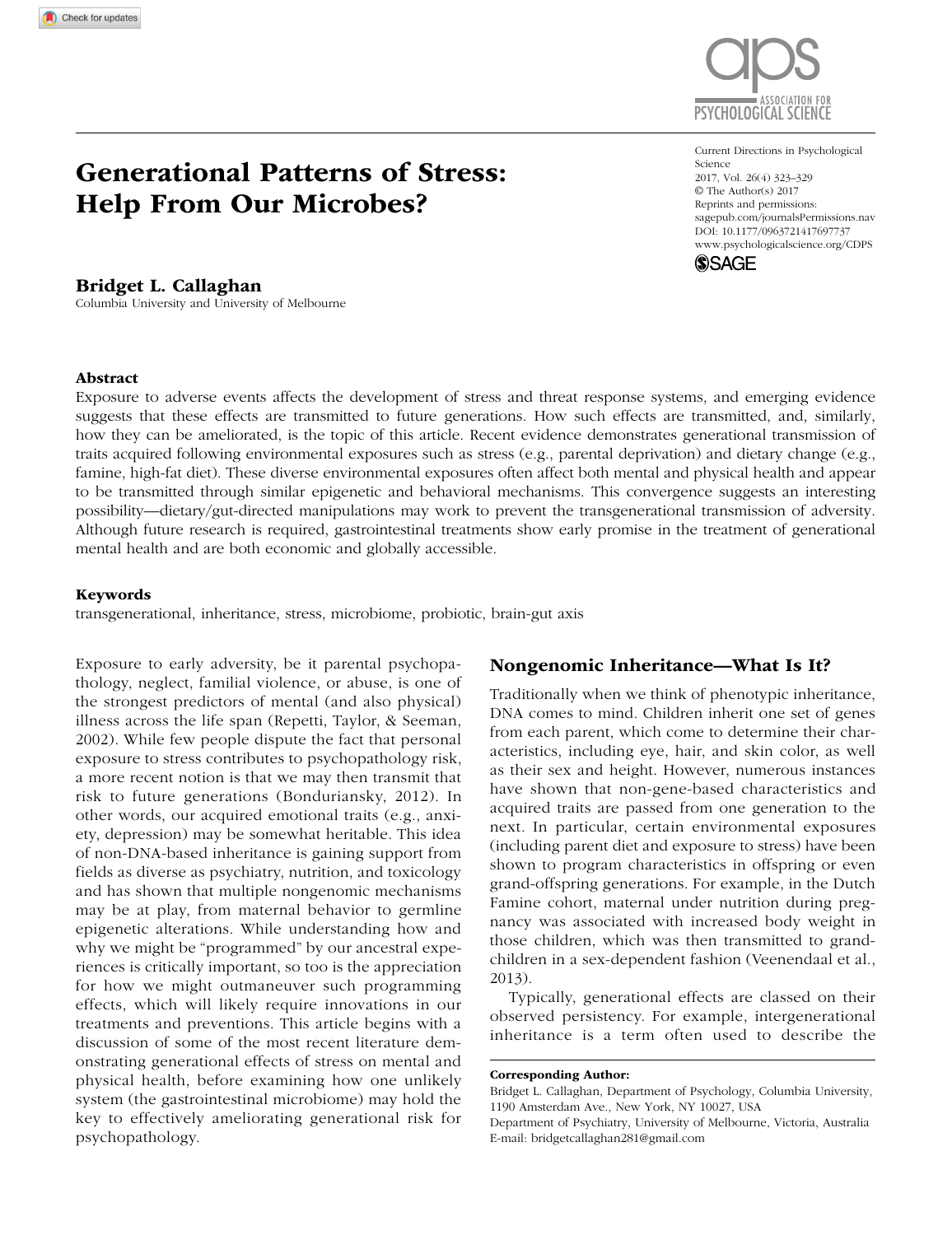transmission of behaviors/traits across one generation, from parent to child. In this instance, the individual and their gametes (which will produce the future generation) are subjected to the stressor/challenge, in effect exposing the future children themselves. The term *transgenerational inheritance*, on the other hand, is usually reserved for cases in which transmitted effects are observed in a third generation who was neither directly exposed to the stressor, nor originated from the stress-exposed gametes (see description in Curley, Mashoodh, & Champagne, 2011). This dichotomy is not just semantic; it can be used to hint at the mechanism behind the transmission. Specifically, the transmission of environmental outcomes to a third generation is often taken as evidence for the involvement of germline epigenetic changes. For example, gene transcription can be repressed through the epigenetic process of methylation, in which methyl groups are added to the DNA (Bale, 2015; Dias, Maddox, Klengel, & Ressler, 2015). Several studies have now shown that these methylation marks can escape erasure during germ cell reprogramming. Through this mechanism, future generations could experience the biological consequences of stress without direct environmental exposure. However, even in cases where stress-induced phenotypic changes are observed in a third generation, several additional non-DNA-based mechanisms may play a role. For example, a change in the maternal milieu (either biological or behavioral) can act directly on the offspring to recapitulate phenotypes across generations (see Curley et al., 2011, for greater discussion). Such maternal effects might be small and/or distant from the transferred phenotype but act to instantiate favorable conditions for its emergence. Regardless of the ultimate mechanisms, non-DNA-based inheritance highlights the importance of parents and ancestors in the transmission of mental health and illness.

# Generational Transfer of Adversity—Establishing Cycles of Psychopathology

Generational patterns of psychopathology have often been reported in the literature, yet the mechanisms underlying such patterns are still being elucidated. Within maternal transmission models, heritability is observed for several parenting behaviors. For example, rhesus macaque females abused as infants are more likely to go on to abuse their own offspring (Maestripieri, 2005). Similarly, natural variations in the quality of rodent maternal behavior remain consistent across generations, but environmental stress/enrichment can initiate or terminate (respectively) low-quality care patterns (Champagne & Meaney, 2006, 2007; Francis, Diorio, Liu, & Meaney, 1999). Maternal stress is also known to program the hypothalamic-pituitary-adrenal (HPA) axis. In humans, blunted cortisol responses were observed in mothers with PTSD and their babies following exposure to the September 11 World Trade Center attacks in New York City (Yehuda et al., 2005). In developing rodents, behavioral stress responses and HPA axis reactivity are elevated following maternal stress exposure (Bale, 2015). Such maternal stress experience also affects cognitive functioning and development of threat response systems in rat pups. For example, maternal preconception stress has been shown to accelerate the maturation of threat response behaviors in infant rats, leading to better retention of learned associations without affecting overall anxiety levels (Kan, Callaghan, & Richardson, 2016). Such accelerated development could conceivably prepare the infant for coping in future high stress environments, but could be maladaptive in future environments characterized by low stress.

Paternal stress exposure also can impact stress reactivity and threat learning in the offspring. In rodents this is especially interesting, as fathers do not play an active caregiving role. Hence, paternal transmission rodent models are often used to examine the possibility of germline epigenetic inheritance, or a maternally mediated paternal effect. In one of the first illustrations of patrilineal stress transmission, Franklin and colleagues (2010) demonstrated that chronic and unpredictable stress in the rearing environment increased the expression of depressive and anxious behaviors in exposed males, as well as in their female offspring (F1 generation). It is interesting that F1 males transmitted the phenotype to the grand-offspring males (F2), despite not showing the behavior themselves. These authors also observed epigenetic changes in sperm and brain sites that persisted across generations, suggesting that methylation of germ cells might be the mode of transmission. The effects of stress on the peripheral nervous system may also be transmissible, as both glucose metabolism and insulin sensitivity were inherited in this stress model (Gapp et al., 2014). We recently showed that early life stress (maternal separation) induced accelerated development of threat circuitry in directly exposed males, as well as their male offspring and grand-offspring (Callaghan, Cowan, & Richardson, 2016), adding to the literature demonstrating that even adversities limited to a father's infancy can have generational outcomes. In another study, paternal preconception exposure to specific learned associations (odor-shock pairings) increased both the behavioral sensitivity toward and the neural space dedicated to processing that particular odor in the offspring (Dias & Ressler, 2014). In that study, germline methylation patterns in the sperm were observed in genes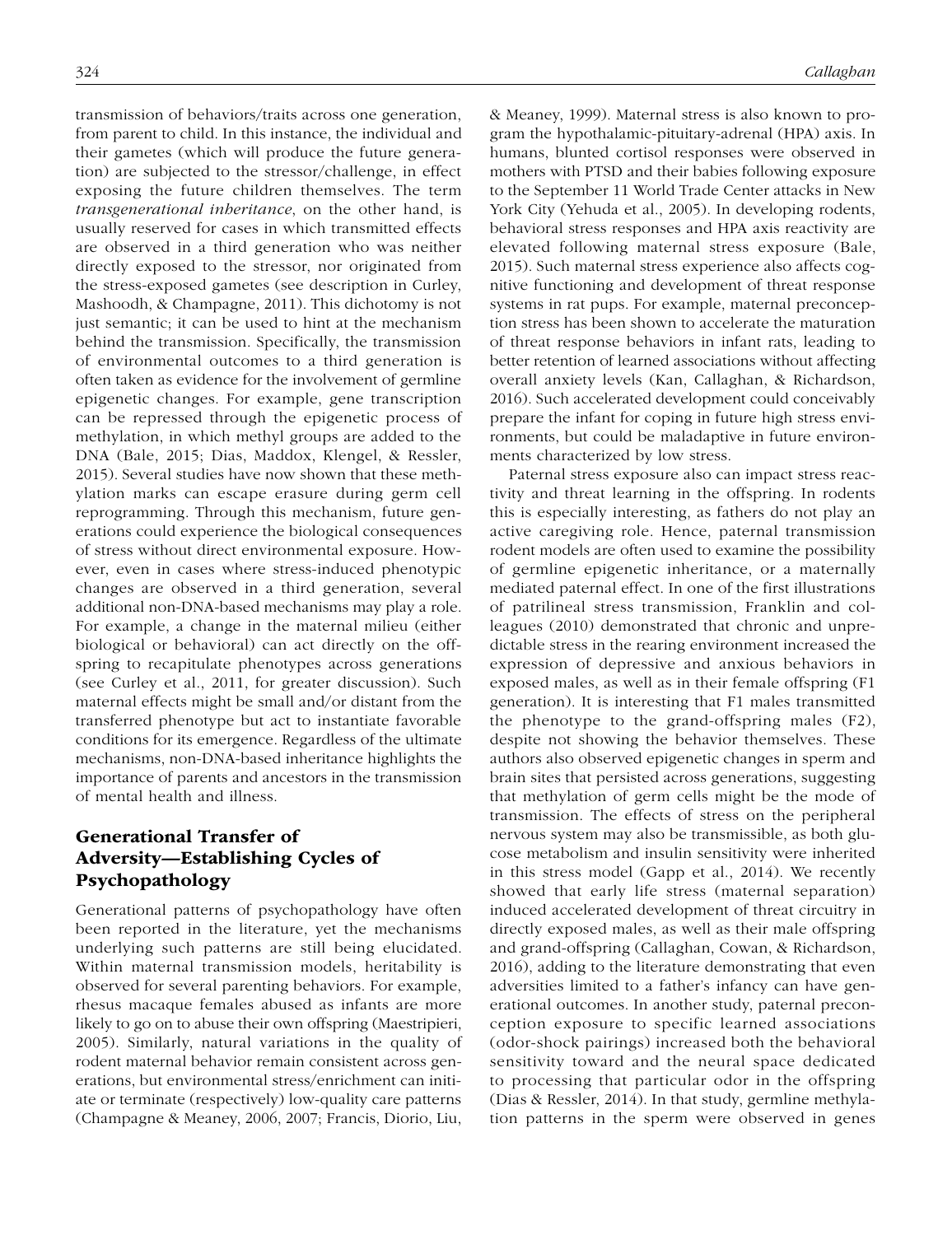associated with processing the exposed odor, and replacing natural mating with in vitro fertilization (IVF) did not change the biological and behavioral outcomes, suggesting that the effect was not maternally mediated (i.e., the mother never came into contact with the father). However, other studies have observed an almost complete ablation of stress-related brain and behavioral inheritance patterns following IVF (Dietz et al., 2011), suggesting that maternal mediation of paternal effects is also a viable pathway for some transmitted outcomes.

While such studies paint a complicated and somewhat grim picture of generational mental health, it is important to recognize that the prenatal or postnatal environment can mitigate parental exposure effects. For example, the differential allocation hypothesis states that mothers will alter their investment in offspring as a function of the perceived fitness of a male, reducing her investment in offspring derived of low-quality or undesirable mating pairs. A corollary is the compensation hypothesis in which mothers may actually increase their investment and care of offspring from low-quality males to counteract the effects of the detected paternal deficit (Curley et al., 2011). These two possibilities can play out in the prenatal period, in the postnatal period, or both, and might override or account for apparent paternally associated effects on offspring development. A particularly nice example of such maternally mediated paternal effects showed that female mice engaged in higher quality care toward offspring from environmentally enriched males than from standard lab housed males (arguably an impoverished environment), which then resulted in faster growth of the paternally enriched offspring (Mashoodh, Franks, Curley, & Champagne, 2012). In that paradigm, father anxiety was negatively correlated with maternal care behavior, suggesting that paternal anxiety expression might have been an important variable involved in the induction of maternal behavioral change. Whether and how mothers change their rearing investment during the prenatal period in this model remains to be determined.

# Diet, Stress, the Microbiome, and Psychopathology

While numerous studies have examined how stress and adversity effects are passed down through generations, a concurrent body of literature has been investigating the generational effects of diet and microbial changes on offspring body composition and threat reactivity. Such studies suggest that stress/adversity as well as dietary/microbiome changes act in comparable ways to influence physical and mental health across generations.

Several studies have documented the diverse array of physical and mental health outcomes associated with the ancestral experience of famine, from coronary heart disease (Painter, Roseboom, & Bleker, 2005) and obesity (Veenendaal et al., 2013), to neurodevelopmental disorders (Susser, Hoek, & Brown, 1998) and schizophrenia (Hoek, Brown, & Susser, 1998). Even variations in diet that we commonly observe across the world today, such as fat consumption, appear to influence the physical and mental health of offspring, which then reverberates across generations. For example, exposure to high-fat diet (HFD) during the rodent postweaning period, or during pregnancy, increased maternal weight and plasma insulin during pregnancy and was associated with fetal changes in insulin levels, inflammation, and body weight that persisted across postnatal development (Chang, Gaysinskaya, Karatayev, & Leibowitz, 2008; Grayson et al., 2010; Srinivasan, Katewa, Palaniyappan, Pandya, & Patel, 2006). Maternal HFD is also associated with sex-specific increases in anxious behaviors in infant offspring, as well as altered serotonergic system development (Sullivan et al., 2010). Maternal HFD induced effects can also be transmitted to subsequent generations through the paternal line. For instance, Dunn and Bale (2011) showed that maternal HFD during pregnancy was associated with increased body size in females across three generations, but the effect was carried through the fathers, inherited through a set of paternally imprinted genes. The paternal diet is itself also a direct regulator of offspring health with HFD rodent fathers producing female progeny with β-cell dysfunction, insulin sensitivity, and impaired glucose tolerance (despite those females being of normal weight; Ng et al., 2010). In morbidly obese humans, men who lost weight due to bariatric surgery exhibited extensive remodeling of sperm DNA methylation in gene loci important for appetite control (Donkin et al., 2016).

Just as diet affects both physical and emotional health, so too does exposure to stress/adversity. As discussed in the previous section of this article, psychosocial stressors have a generational impact on offspring threat and stress reactivity and the development of those systems. Many experimental procedures used to elicit psychosocial stress in the rodent (e.g., maternal separation) also act to model the development of physical health problems, such as functional gastrointestinal disorders (e.g., irritable bowel syndrome; O'Mahony et al., 2009). Maternal separation in monkeys also produces disturbances in the gastrointestinal microbiome (i.e., the bacterial community living in the gut; Bailey et al., 2011). In mice, the microbiome was shown to be essential for the depressive and anxiety disturbances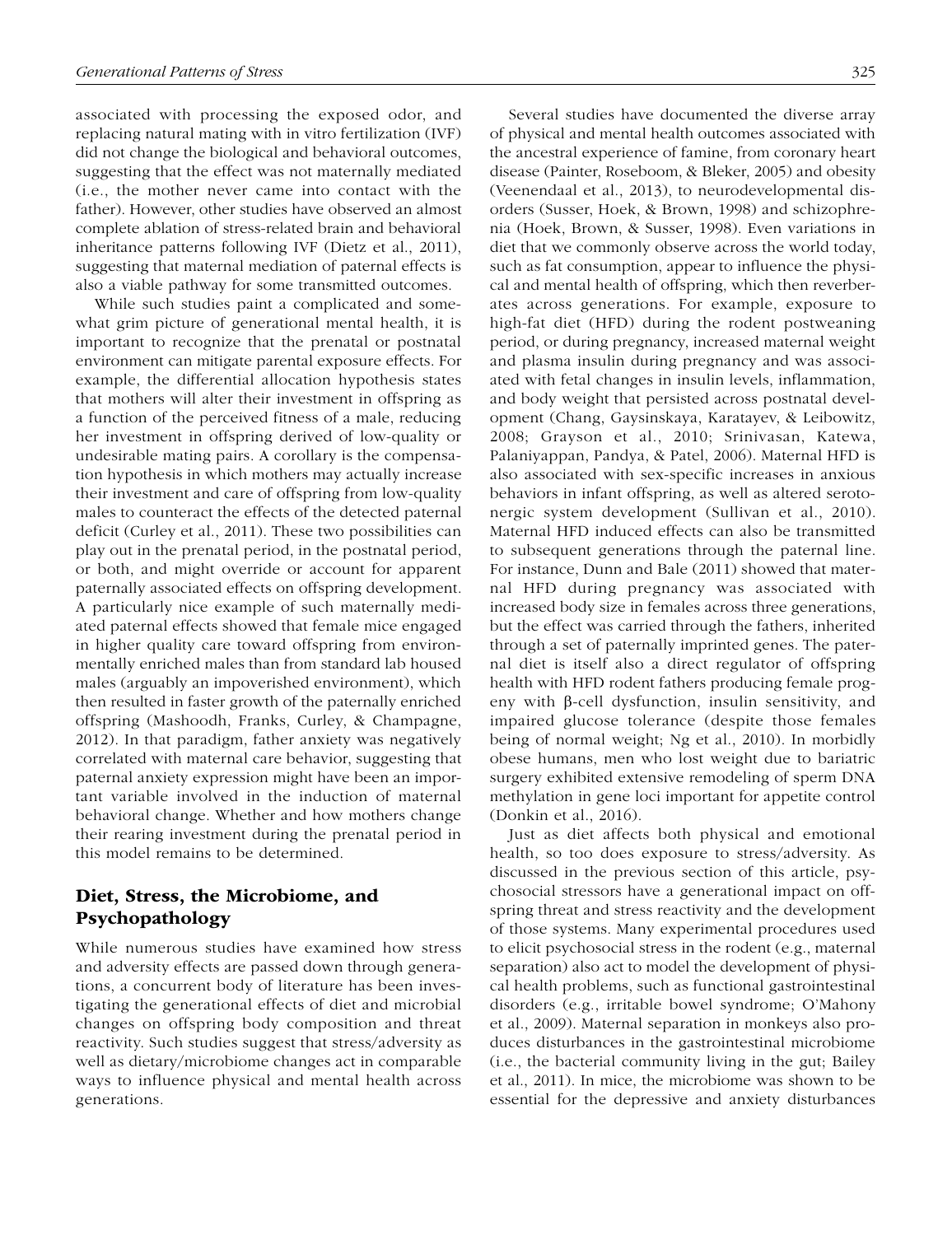

Fig. 1. A model of potential mechanisms via which prenatal or postnatal stress, and/or dietary alteration, leads to phenotypic change in future generations. Environmental exposures are likely to affect epigenetic machinery, which could change maternal behavior in such a way that anxious responses emerge in offspring, and/or alter the expression of genes in germ cells that are important for development of offspring anxiety. Epigenetic changes and maternal care can impact the functioning of the HPA axis, influencing stress reactivity, as well as select for particular microbiome states that are important for anxious responding. Microbiome and HPA axis both influence each other and are themselves affected directly by stress/dietary experiences and could thus feedback to influence epigenetic states and shape maternal (or parental) care. Probiotic or dietary manipulations may represent one intervention point to stop generational cycles of adversity.

associated with maternal separation, as such disturbances were not observed in maternally separated mice lacking a microbiome (i.e., in germ free mice; De Palma et al., 2015). Furthermore, the community composition of the gastrointestinal microbiome has been shown to be at least partly heritable in human twin studies (Goodrich et al., 2016), suggesting that the microbiome might play a role in selecting for anxious behavior across generations. Whether community-level microbiome disruptions produced by stress are handed down to successive generations is an open question. Furthermore, whether germline epigenetic alterations, or maternal investment, work to select specific microbiome community structures needs to be examined (see Fig. 1). Regardless, the data that currently exist raise an intriguing question:

Can diet and microbial alterations be leveraged to treat (and ultimately halt) the generational transfer of stress?

# Treating the Gut Following Psychosocial Stress—A Solution for Future Generations

Studies using dietary or microbial manipulations to treat the generational effects of stress have been surprisingly scarce. In nongenerational studies, dietary interventions (micronutrient supplementation) have been shown to reduce immediate and long-term depression symptoms following a natural disaster trauma in adults (Rucklidge, Blampied, Gorman, Gordon, & Sole, 2014).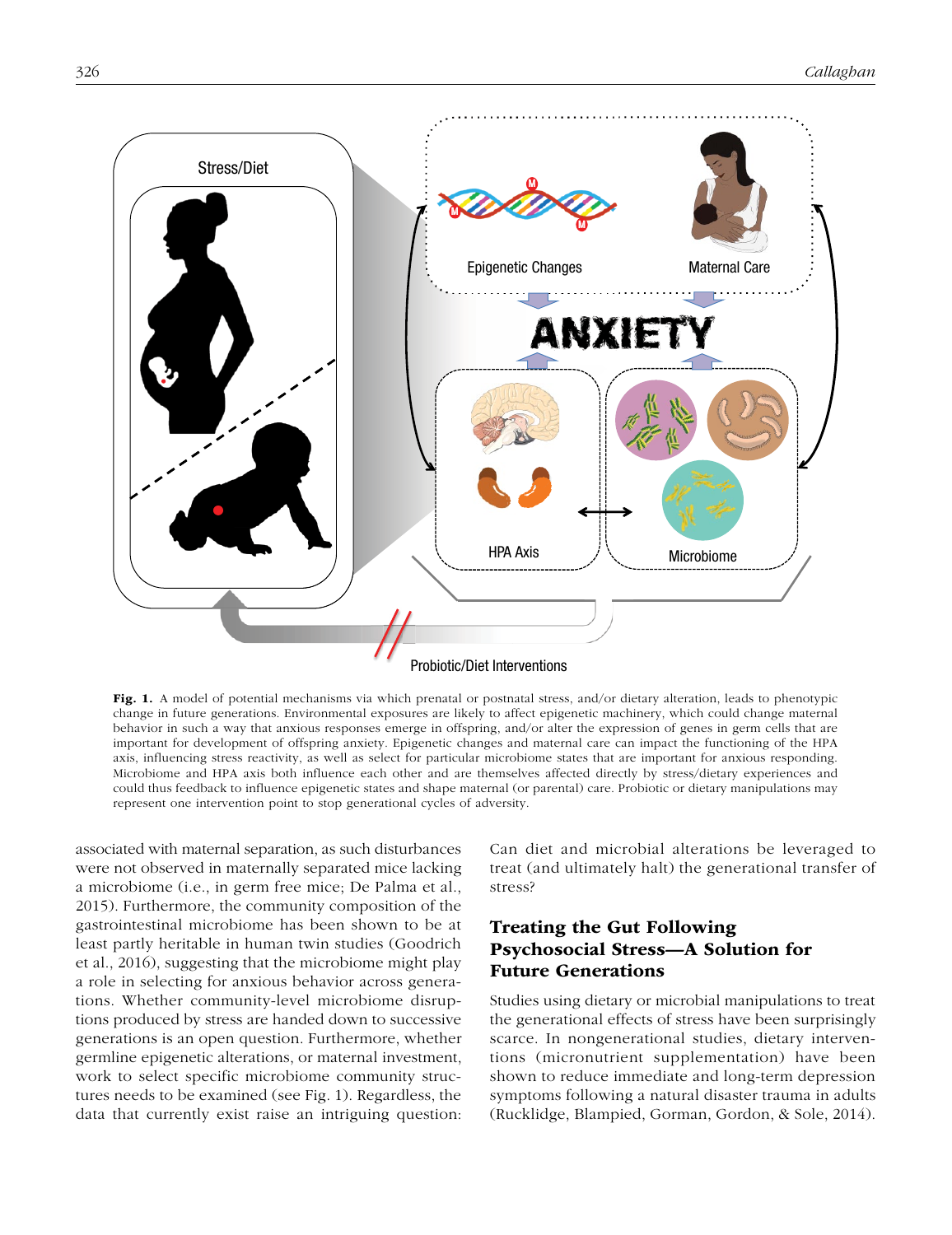In generational studies, dietary interventions have also been shown to prevent the transmission of stress effects across generations. For example, moderate preconception paternal calorie restriction (25% reduction) decreased anxiety behavior in adult offspring (Govic, Penman, Tammer, & Paolini, 2016). We recently examined whether probiotic supplementation during maternal separation would prevent behavioral alterations related to threat system development in exposed pups and their future offspring. We observed that a probiotic compound (*L. rhamnosus* and *L. helveticus*) administered across the separation period reverted the behavior of stress-exposed rats back to a nonstressed phenotype (Cowan, Callaghan, & Richardson, 2016), and prevented the transmission of stress-altered threat system development to the next generation (Callaghan et al., 2016). Previous studies had shown that the same probiotic treatment reversed corticosterone changes produced by maternal separation stress (Gareau, Jury, MacQueen, Sherman, & Perdue, 2007), suggesting that the probiotic might be working at the level of stress hormones to affect change in the threat response system. Hence, gastrointestinal manipulations might help to tone the HPA axis and threat reactivity to reduce anxious behavior, which might then create a feed-forward loop to affect anxiety across successive generations (see Fig. 1). Such feedback may also occur at an epigenetic level. For example, transgenerational effects on obesity can be ameliorated by maintaining rodents on a diet rich in methyl donors, which increases methylation at genetic loci important for appetite control (Waterland, Travisano, Tahiliani, Rached, & Mirza, 2008).

# Clinical Implications and Future Directions

The studies discussed above are a promising start for examinations of dietary and probiotic interventions for generational effects of stress, but more work is required, especially on probable mechanisms. In particular, understanding the interaction between stress and diet, the microbiome, HPA axis, epigenetic mechanisms, and maternal care is ripe for investigation. Similarly, understanding how symptomatic change in nutrition associated with mental illness (e.g., depression) feeds back to maintain symptoms across generations is essential. In spite of these outstanding questions, researchers should be encouraged by the clinical relevance of the findings. Specifically, demonstrating that mental well-being may begin with gastrointestinal health has significant implications for microbiome-based preventions and treatments that could be both cost-effective and made almost globally accessible.

#### Recommended Reading

- Callaghan, B. L., Cowan, C. S., & Richardson, R. (2016). (See References). Demonstration of probiotic treatments working to ameliorate stress-induced behavioral change across generations.
- Curley, J. P., & Mashoodh, R. (2010). Parent-of-origin and trans-generational germline influences on behavioral development: The interacting roles of mothers, fathers, and grandparents. *Developmental Psychobiology*, *52*, 312–330. A comprehensive review of germline effects on offspring phenotype, including maternally and paternally imprinted genes.
- Curley, J. P., Mashoodh, R., & Champagne, F. A. (2011). (See References). An excellent description of how mothers can mediate paternal effects.
- Klengel, T., Dias, B. G., & Ressler, K. J. (2015). Models of intergenerational and transgenerational transmission of risk for psychopathology in mice. *Neuropsychopharmacology*, *41*, 219–231. A review of intergenerational and transgenerational outcomes, and noncoding RNA/epigenetic mechanisms of transmission.
- Moloney, R., Desbonnet, L., Clarke, G., Dinan, T. G., & Cryan, J. (2014). The microbiome: Stress, health and disease. *Mammalian Genome*, *25*, 49–74. A review of the brain-gut axis, stress, development, and mental health, and promise of probiotic treatments

### Declaration of Conflicting Interests

The author declared no conflicts of interest with respect to the authorship or the publication of this article.

### Funding

This research was supported by the National Health and Medical Research Council Early Career Fellowship 1091571.

#### References

- Bailey, M. T., Dowd, S. E., Galley, J. D., Hufnagle, A. R., Allen, R. G., & Lyte, M. (2011). Exposure to a social stressor alters the structure of the intestinal microbiota: Implications for stressor-induced immunomodulation. *Brain, Behavior, and Immunity*, *25*, 397–407.
- Bale, T. L. (2015). Epigenetic and transgenerational reprogramming of brain development. *Nature Reviews Neuroscience*, *16*, 332–344.
- Bonduriansky, R. (2012). Rethinking heredity, again. *Trends in Ecology & Evolution*, *27*, 330–336.
- Callaghan, B. L., Cowan, C. S., & Richardson, R. (2016). Treating generational stress: Effect of paternal stress on development of memory and extinction in offspring is reversed by probiotic treatment. *Psychological Science*, *27*, 1171–1180. doi:10.1177/0956797616653103
- Champagne, F. A., & Meaney, M. J. (2006). Stress during gestation alters postpartum maternal care and the development of the offspring in a rodent model. *Biological Psychiatry*, *59*, 1227–1235.
- Champagne, F. A., & Meaney, M. J. (2007). Transgenerational effects of social environment on variations in maternal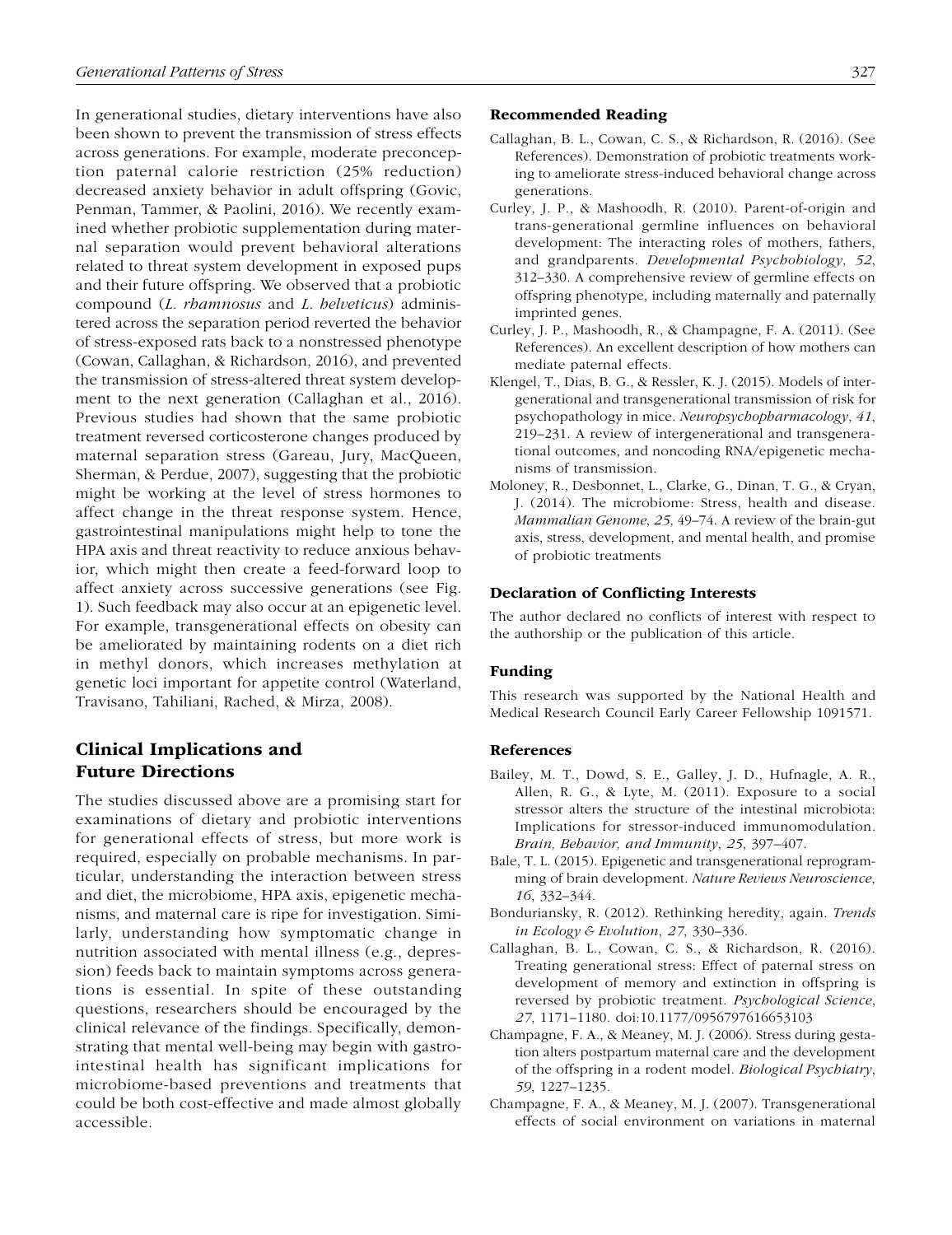care and behavioral response to novelty. *Behavioral Neuroscience*, *121*, 1353–1363.

- Chang, G.-Q., Gaysinskaya, V., Karatayev, O., & Leibowitz, S. F. (2008). Maternal high-fat diet and fetal programming: Increased proliferation of hypothalamic peptideproducing neurons that increase risk for overeating and obesity. *Journal of Neuroscience*, *28*, 12107–12119.
- Cowan, C. S. M., Callaghan, B., & Richardson, R. (2016). The effects of a probiotic formulation (*Lactobacillus rhamnosus* and *L. helveticus*) on developmental trajectories of emotional learning in stressed infant rats. *Translational Psychiatry*, *6*[, e823. Retrieved from h](http://www.nature.com/tp/journal/v6/n5/full/tp201694a.html)[ttp://www.nature](http://www.nature) .com/tp/journal/v6/n5/full/tp201694a.html
- Curley, J. P., Mashoodh, R., & Champagne, F. A. (2011). Epigenetics and the origins of paternal effects. *Hormones and Behavior*, *59*, 306–314.
- De Palma, G., Blennerhassett, P., Lu, J., Deng, Y., Park, A., Green, W., . . . Sanz, Y. (2015). Microbiota and host determinants of behavioural phenotype in maternally separated mice. *Nature Communications*, *6*, 7735. Retrieved from <https://www.nature.com/articles/ncomms8735>
- Dias, B. G., Maddox, S. A., Klengel, T., & Ressler, K. J. (2015). Epigenetic mechanisms underlying learning and the inheritance of learned behaviors. *Trends in Neurosciences*, *38*, 96–107.
- Dias, B. G., & Ressler, K. J. (2014). Parental olfactory experience influences behavior and neural structure in subsequent generations. *Nature Neuroscience*, *17*, 89–96.
- Dietz, D. M., LaPlant, Q., Watts, E. L., Hodes, G. E., Russo, S. J., Feng, J., . . . Nestler, E. J. (2011). Paternal transmission of stress-induced pathologies. *Biological Psychiatry*, *70*, 408–414.
- Donkin, I., Versteyhe, S., Ingerslev, L. R., Qian, K., Mechta, M., Nordkap, L., . . . Kristiansen, V. B. (2016). Obesity and bariatric surgery drive epigenetic variation of spermatozoa in humans. *Cell Metabolism*, *23*, 369–378.
- Dunn, G. A., & Bale, T. L. (2011). Maternal high-fat diet effects on third-generation female body size via the paternal lineage. *Endocrinology*, *152*, 2228–2236.
- Francis, D., Diorio, J., Liu, D., & Meaney, M. J. (1999). Nongenomic transmission across generations of maternal behavior and stress responses in the rat. *Science*, *286*, 1155–1158.
- Franklin, T. B., Russig, H., Weiss, I. C., Gräff, J., Linder, N., Michalon, A., . . . Mansuy, I. M. (2010). Epigenetic transmission of the impact of early stress across generations. *Biological Psychiatry*, *68*, 408–415.
- Gapp, K., Jawaid, A., Sarkies, P., Bohacek, J., Pelczar, P., Prados, J., . . . Mansuy, I. M. (2014). Implication of sperm RNAs in transgenerational inheritance of the effects of early trauma in mice. *Nature Neuroscience*, *17*, 667–669.
- Gareau, M. G., Jury, J., MacQueen, G., Sherman, P. M., & Perdue, M. H. (2007). Probiotic treatment of rat pups normalises corticosterone release and ameliorates colonic dysfunction induced by maternal separation. *Gut*, *56*, 1522–1528.
- Goodrich, J. K., Davenport, E. R., Beaumont, M., Jackson, M. A., Knight, R., Ober, C., . . . Ley, R. E. (2016). Genetic

determinants of the gut microbiome in UK twins. *Cell Host & Microbe*, *19*, 731–743.

- Govic, A., Penman, J., Tammer, A. H., & Paolini, A. G. (2016). Paternal calorie restriction prior to conception alters anxiety-like behavior of the adult rat progeny. *Psychoneuroendocrinology*, *64*, 1–11.
- Grayson, B., Levasseur, P., Williams, S., Smith, M. S., Marks, D., & Grove, K. (2010). Changes in melanocortin expression and inflammatory pathways in fetal offspring of nonhuman primates fed a high-fat diet. *Endocrinology*, *151*, 1622–1632.
- Hoek, H., Brown, A., & Susser, E. (1998). The Dutch famine and schizophrenia spectrum disorders. *Social Psychiatry & Psychiatric Epidemiology*, *33*, 373–379.
- Kan, J. M., Callaghan, B. L., & Richardson, R. (2016). A mother's past can predict her offspring's future: Previous maternal separation leads to the early emergence of adult-like fear behavior in subsequent infant rat offspring. *Behavioral Neuroscience*, *130*, 511–520.
- Maestripieri, D. (2005). Early experience affects the intergenerational transmission of infant abuse in rhesus monkeys. *Proceedings of the National Academy of Sciences USA*, *102*, 9726–9729.
- Mashoodh, R., Franks, B., Curley, J. P., & Champagne, F. A. (2012). Paternal social enrichment effects on maternal behavior and offspring growth. *Proceedings of the National Academy of Sciences USA, 109*(Suppl. 2), 17232– 17238.
- Ng, S.-F., Lin, R. C., Laybutt, D. R., Barres, R., Owens, J. A., & Morris, M. J. (2010). Chronic high-fat diet in fathers programs [bgr]-cell dysfunction in female rat offspring. *Nature*, *467*, 963–966.
- O'Mahony, S. M., Marchesi, J. R., Scully, P., Codling, C., Ceolho, A.-M., Quigley, E. M., . . . Dinan, T. G. (2009). Early life stress alters behavior, immunity, and microbiota in rats: Implications for irritable bowel syndrome and psychiatric illnesses. *Biological Psychiatry*, *65*, 263–267.
- Painter, R. C., Roseboom, T. J., & Bleker, O. P. (2005). Prenatal exposure to the Dutch famine and disease in later life: An overview. *Reproductive Toxicology*, *20*, 345–352.
- Repetti, R. L., Taylor, S. E., & Seeman, T. E. (2002). Risky families: Family social environments and the mental and physical health of offspring. *Psychological Bulletin*, *128*, 330–366.
- Rucklidge, J. J., Blampied, N., Gorman, B., Gordon, H. A., & Sole, E. (2014). Psychological functioning 1 year after a brief intervention using micronutrients to treat stress and anxiety related to the 2011 Christchurch earthquakes: A naturalistic follow-up. *Human Psychopharmacology: Clinical & Experimental*, *29*, 230–243.
- Srinivasan, M., Katewa, S. D., Palaniyappan, A., Pandya, J. D., & Patel, M. S. (2006). Maternal high-fat diet consumption results in fetal malprogramming predisposing to the onset of metabolic syndrome-like phenotype in adulthood. *American Journal of Physiology-Endocrinology and Metabolism*, *291*, E792–E799.
- Sullivan, E. L., Grayson, B., Takahashi, D., Robertson, N., Maier, A., Bethea, C. L., . . . Grove, K. L. (2010). Chronic